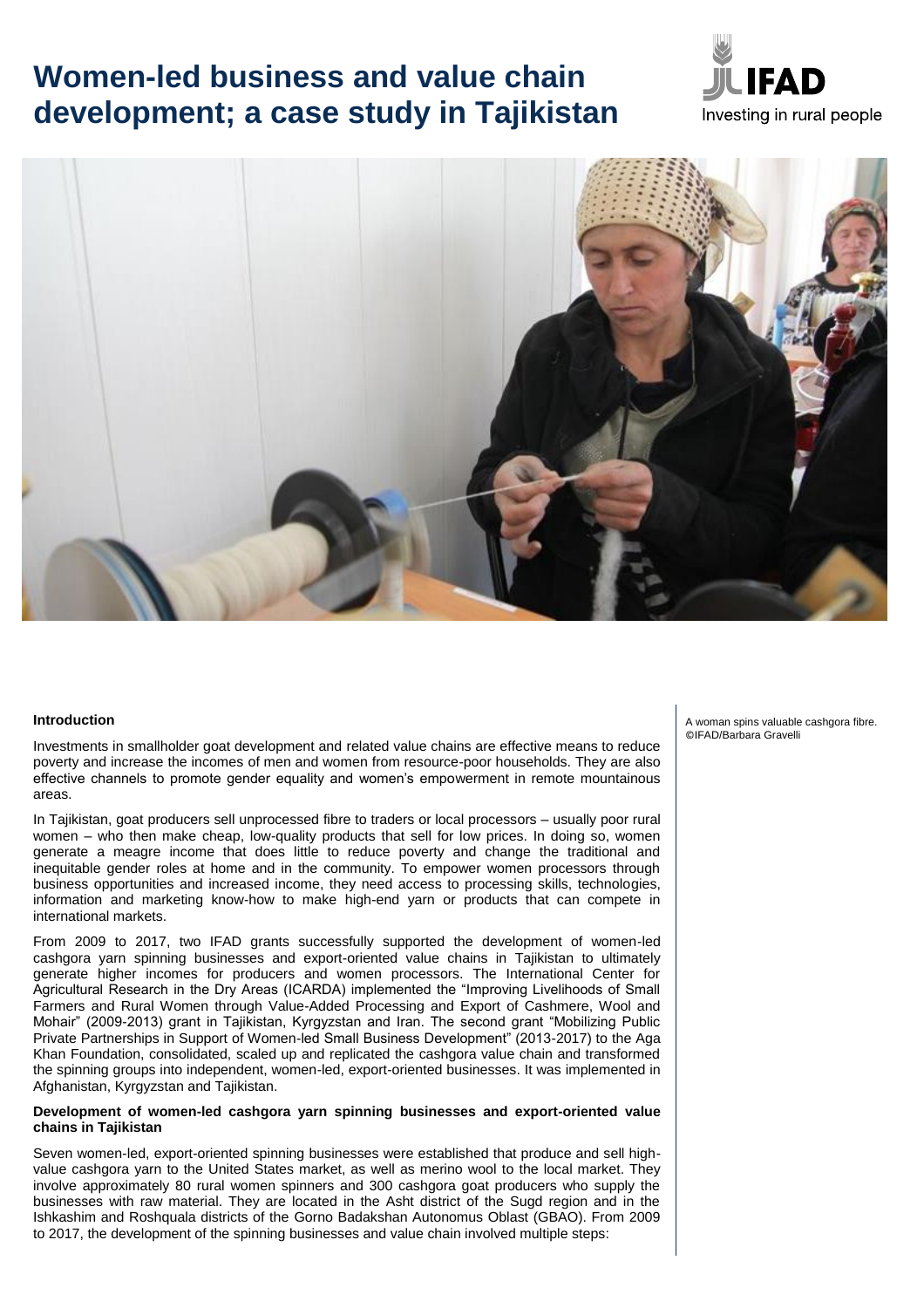- Research was conducted on angora and cashgora goats and two value chains were piloted that processed mohair and cashgora fibre into yarn. The two yarns were test-marketed in the United States and the cashgora yarn showed greater export potential.
- The formation and extensive training of spinning groups. Existing and new talented spinners were identified and trained and formed into spinning groups. As a result, new high-quality yarn could compete in international markets and low-quality yarn was sold on the local market. Physical workshops were created for each spinning group and equipped with solar power.
- Supporting spinning groups with business planning and management.
	- o The spinning groups each identified a leader, an accountant/translator and/or an overall business manager
	- $\circ$  With assistance from a business lawyer hired by the project, spinning groups obtained business registration, giving them the right to export yarn, open foreign currency accounts and receive payments in United States dollars.
	- o The project facilitated the spinning groups' development of an itemized budget for yarn production to check how much money is spent on what and they received training on how to use it.
	- $\circ$  The main source of financing of the spinning groups was from their own revolving funds rather than external credit. One new spinning group succeeded in obtaining a Presidential Grant to fund the construction of its workshop.
- Training spinning groups in other processing technologies. Spinners were trained how to dye yarn to sell to the United States to fill a gap in the United States market for affordable colored yarn. The project also supported blanket and carpet-weaving groups and trained women to make knitted products, with varying degrees of success.
- Supporting the sustainable production of unprocessed fibre and linkages between producers and processors.
	- $\circ$  Research showed that fibre production could be doubled through gradual improvement in cashgora goat breeding. To participate in the fibre value chain and increase the revenue from their flocks, farmers who had a larger number of goats received training from an expert team. The trainings contributed to increased efficiency in fibre collection, higher earnings for producers and a larger volume of fibre collected by buyers. The project also set up a pricing system with the producers, fibre buyers and spinning groups to balance the interests of all parties. The project and the factory owner arranged the transport of fibre to and from the factory at a reasonable cost.
	- o The locally produced wool used by spinning groups was of poor quality, so the project supported research on merino farms that could supply the spinners with good-quality wool.
- Supporting linkages with export markets.
	- $\circ$  The project selected a yarn distributor, the owner of PortFiber studio in Portland, Maine, and facilitated her visit to Tajikistan to meet the spinning groups.
	- $\circ$  To develop product standards and pricing based on spinning groups' and consumers' needs, the project supported strong business and personal ties between the United States companies and the groups. The project supported communication between spinners and consumers by supplying each group with a computer and Internet modem and training.
	- $\circ$  To sell the yarn, the project developed a personalized marketing system. This comprised printing yarn tags with the names and photos of individual spinners on the project website "cashmerepeople.com." The Sugd groups also created their Facebook page, "Sogdiana spinners", where they plan to publish news about the groups and stories from the lives of the spinners. Several companies have since participated in marketing the cashgora yarn – Kismet Fiberworks, Peace Fleece, ClothRoads and PortFiber – selling US\$46,300 worth of yarn.
	- o The GBAO groups are linked with export markets through the Sugd groups owing to poor communication infrastructure. Bulk shipment of yarn from Sugd and GBAO spinning groups saves shipping expenses for both groups.
	- o Leaders from four spinning groups went to the United States to participate in the Vogue Knitting Live Show in New York and visit fibre producers, processing businesses and small spinners, knitters and weavers.

## **Stakeholders and partners**

The grant projects worked with poor men and women goat and sheep fibre producers and poor women fibre spinners from remote, mountainous regions. Many of the rural women had never worked outside their homes before.

## **Impact**

The Sugd groups earned US\$35,594 in the course of the project to finance yarn production. They continue to export yarn and earn income from sales. The registered GBAO group in Andarob earned US\$8,172 during the project and started using these funds for processing. The Roshquala group started exporting yarn in 2016. They received their first payments of US\$2,534 in 2016 and 2017 and continued to receive payments in 2017. Yarn exports increased dramatically from 2013 to 2016 and continued to do so in 2017.

The productivity of the groups continues to increase and is projected to double in the next two to four years. Some of the groups are investing in expanding their businesses by establishing new workshops.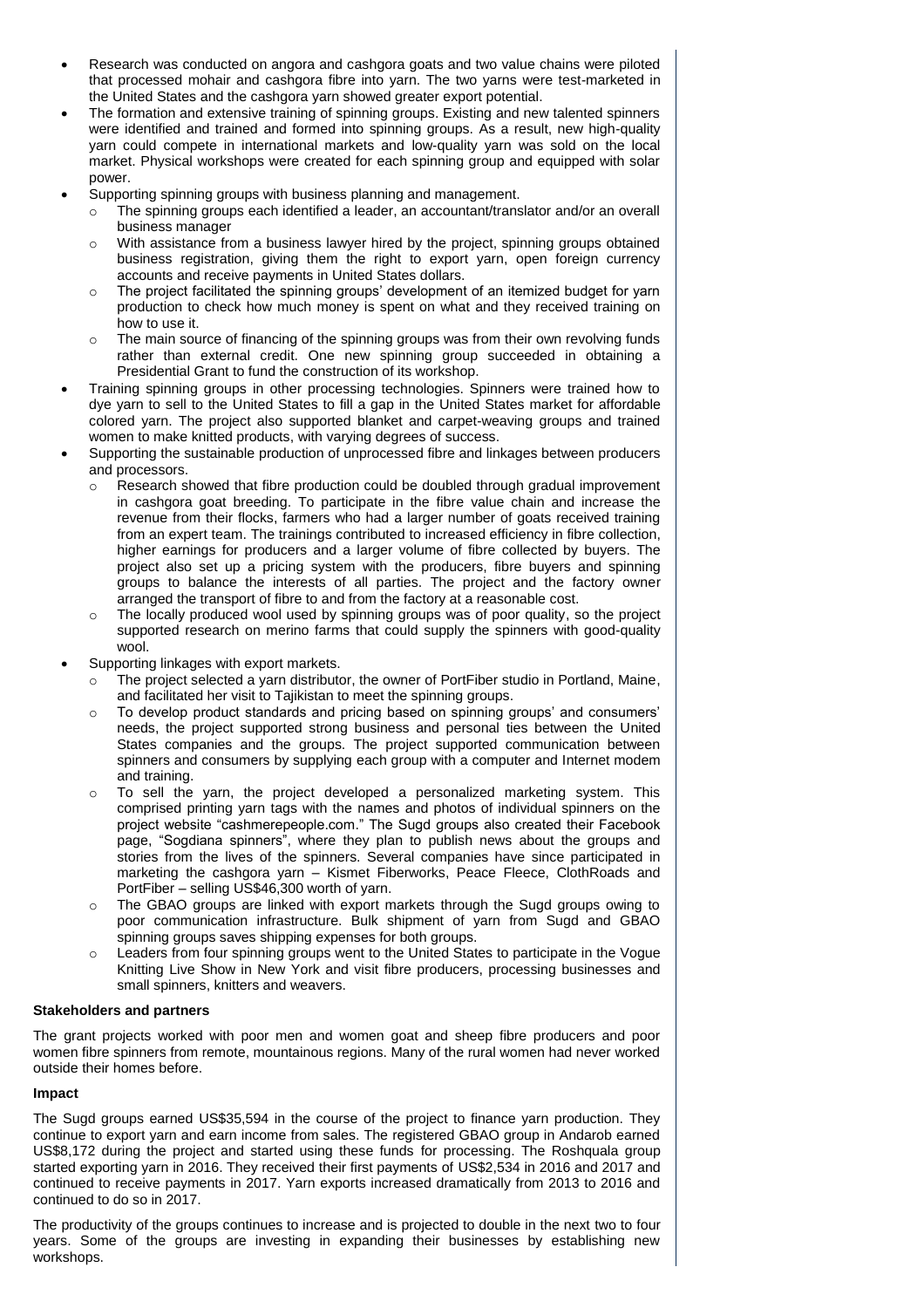The value chain benefits approximately 250 men and women cashgora goat producers and 80 women spinners. It has helped create earning opportunities for women and men in poor mountainous regions and improved their livelihoods. The women use their earnings from the spinning businesses to improve the well-being of their families, especially their children. The individual and collective efforts of these women have led to their economic empowerment – an important step in a remote context with deeply traditional gender roles that often discriminate against women and girls, reinforcing the negative cycle of poverty.

#### **Innovation**

Women in Tajikistan face multiple obstacles when trying to develop a business due to socio-cultural norms associated with gender and a challenging economic environment that affects women more seriously than men. The cashgora yarn value chain is an innovation in Tajikistan. The high-quality yarn had never been processed locally and it is the first export-oriented business in the country operated exclusively by rural women. The support to and emergence of successful women leaders is a significant innovation. Women leaders are now confident and able to make important and complex business decisions that affect the lives of their fellow spinners and families.

The cashgora yarn is also a new unique product in the United States knitting market.

The project, with partners, also developed a small electric spinning machine to produce high-value cashgora yarn and created eco-friendly workshops that facilitate yarn spinning in winter when there is no electricity. The workshops are also innovative because they provide rural women with a place to work outside of their homes for the first time.

The personalized marketing system was an important innovation – clearly demonstrating how the Tajik cashgora yarn was special – increasing consumer interest and sales.

### **Lesson learned, success factors and constraints**

Developing sustainable businesses and a value chain in challenging social and economic contexts is complex and demanding in terms of time, resources and expertise. The project or projects need to support the process in a limited target area and over a sufficiently long period of time to have a sustainable impact. It also requires flexibility and speed in allocating funds to project activities and an expert local implementer focused on participatory, collaborative activities at the community level.

A successful strategy to help women overcome social and economic challenges is to select and support women who have some means/skills/opportunity to become leaders. Women business leaders require long-term expert support at the community level to develop, practice and learn business management skills. Women development practitioners might be in a better position to provide such support than men.

The value chain must be market-driven. It therefore demands significant support when establishing effective market linkages between producers, buyers, processors and consumers to promote sustainability.

A key success factor of the project was the internal business management system of the spinning groups developed by the groups themselves and the project. It is based on transparency, fairness, collaboration and democratic decision-making and it facilitates knowledge-sharing and application.

Lessons learned by the project were outlined in a manual that describes successful methodologies and challenges during implementation. The project also produced a detailed case study that describes the challenges and strategies of supporting women-led businesses in Tajikistan.

The fragility of the Tajik banks and banking system creates a significant risk and complexity to the functioning of the spinning businesses. The reliance on the dehairing factory in Afghanistan also represents a real risk, given the unstable situation there. The project therefore developed a business proposal for establishing a dehairing facility in Tajikistan.

IFAD grant management and technical teams provided ongoing support over the period on various aspects of the project, and conducted annual visits to the project sites. This support was highly valuable and fostered a good working partnership which enabled the project to succeed.

### **Sustainability**

The spinners' skills and capacity to do business, the yarn sales to date, the reputation of the yarn in the United States market, the dedicated companies that market the yarn and the growing customer base all indicate that the value chain is working – the customers are satisfied with the product quality and price and the producers are satisfied with their earnings and working conditions. The yarn spinning groups continue to improve the quality of their product and improved dyed yarn based on consumer demand. The three spinning businesses in Sugd are independent. However, the spinning groups and their leaders have a much clearer understanding of what they need to do and are in a good position to continue improving yarn quality, business capacity and linkages with buyers. A dehairing factory in Tajikistan would help to ensure the sustainability of the cashgora yarn spinning businesses and export-oriented value chain.

### **Replicability and/or scaling up**

The fibre production and processing businesses in all countries and pilot sites were scaled up during the course of the project. In Tajikistan, technology and know-how were replicated from Sugd to the GBAO region using training sessions and exchange visits.

Project support to wool processing, blanket- and carpet-weaving groups and knitting, in addition to